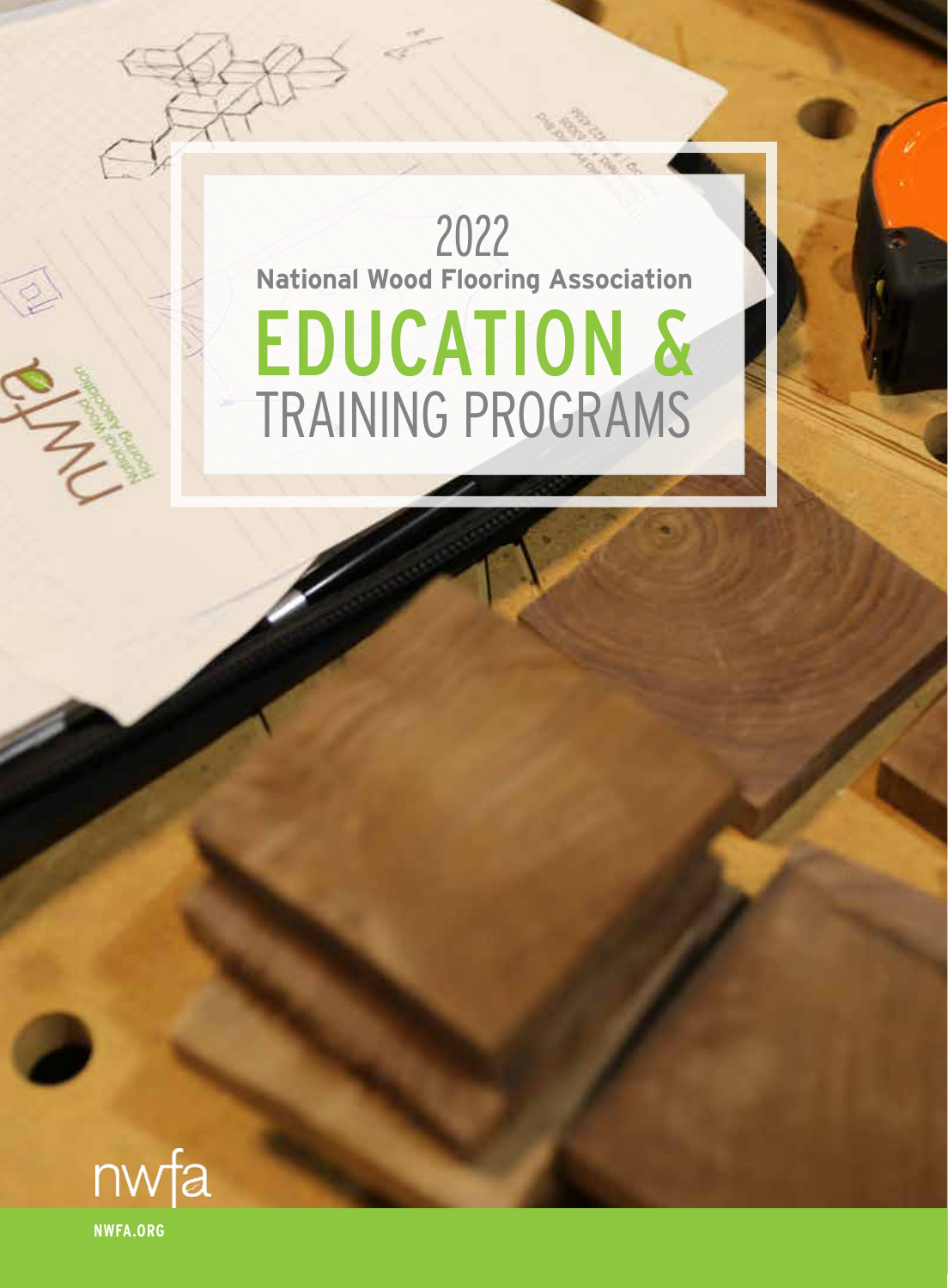# **S** NWFA 2022 EDUCATION & TRAINING PROGRAMS

In a competitive marketplace, it is important to differentiate yourself from your competition. Education is one way to accomplish this, but when business is good, it's hard to find the time, and when business is not good, it's hard to justify the expense. Successful businesses know, however, that investing in yourself, and your business, can yield big results.

NWFA offers a variety of programs to meet the education and training needs of the entire wood flooring supply chain – contractors, distributors, retailers, importer/exporters, manufacturers, inspectors, and more. Take a look to see how NWFA education and training programs can help grow your industry knowledge, your hands-on skills, your professional network, and your bottom line.

# CONTENTS



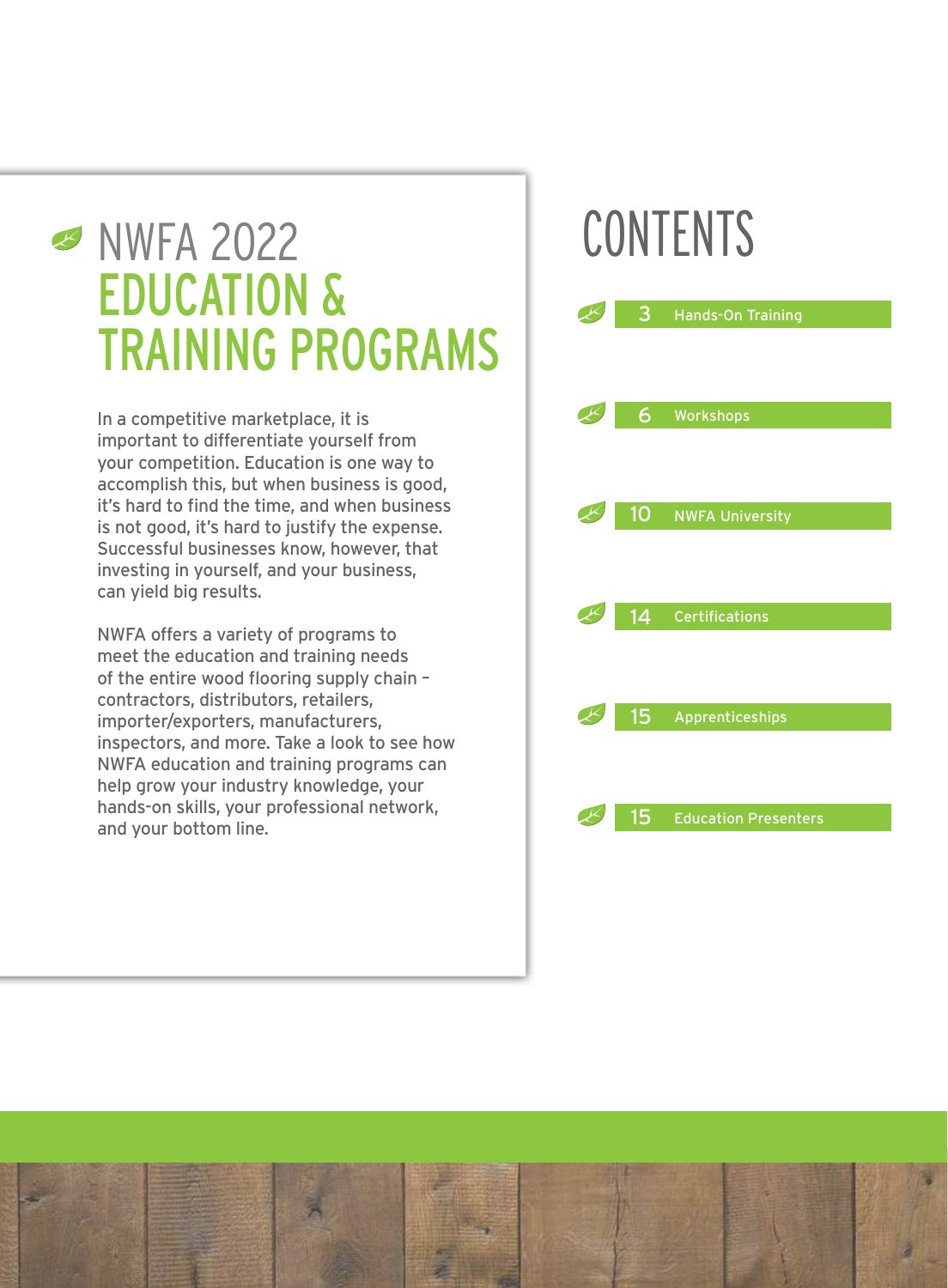# HANDS-ON TRAINING

Whether you are just starting your career, or are a seasoned professional, NWFA has training that will improve your skills, enhance your experience, and increase your efficiency.

# SCHOLARSHIPS

The NWFA Education & Research Foundation offers scholarships for NWFA hands-on courses. One scholarship, up to \$500, will be awarded per training event. Applications must be completed in advance, with priority given to NWFA members. Scholarships are limited to one per company, per year. Sign up by visiting nwfa.org/scholarships.

Scholarships also are available from the Floor Covering Education Foundation for beginner and intermediate-level NWFA hands-on training. Recipients can receive up to half the tuition cost, with a lifetime maximum award of \$2,500. Sign up by visiting fcef.org/apply-now/.

# **COURSES**

#### BASIC INSTALLATION



A 3-day in-person introductorylevel course for those new to the wood flooring industry. Includes a history of wood floors, understanding wood, introduction to wood flooring tools/equipment and installation of unfinished/ factory finished solid/engineered flooring, and nail/glue/floating installation methods.

#### **Prerequisites**

- No experience necessary.
- Complete NWFA University Installation Safety learning path.

#### Materials Received

• Learn how to use NWFA Installation Guidelines.

#### CCUS

• 24 continuing certification units.

#### Career Path

• Qualifies attendee for Intermediate Installation course.

#### Cost

- \$649 Member
- \$749 Non-Member

# BASIC INSTALLATION, SAND/FINISH COMBO



A 4-day in-person introductory-level course for those new to the wood flooring industry. Provides a broad overview by combining the Basic Installation and Basic Sand & Finish courses. Includes a history of wood floors, understanding wood, an introduction to wood flooring tools/ equipment and uses, installation of unfinished/factory finished solid/ engineered flooring, and nail/glue/ floating installation methods. Also

includes fundamentals of sanding/finishing wood flooring, practice with application of stains/sealers/finishes, and an opportunity to participate in the entire wood flooring process from installation to finishing.

#### BASIC SAND & FINISH

A 3-day in-person introductorylevel course for those new to the wood flooring industry. Includes a history of wood floors, fundamentals of sanding/finishing wood flooring, introduction to wood flooring sanding equipment/ uses, and practice with application of stains/sealers/finishes.

#### **Prerequisites**

- No experience necessary.
- Complete NWFA University Sand & Finish Safety learning path.

#### Materials Received

• Learn how to use NWFA Sand & Finish Guidelines.

#### **CCU<sub>S</sub>**

• 24 continuing certification units.

#### Career Path

• Qualifies attendee for Intermediate Sand & Finish course.

#### Cost

- \$649 Member
	- \$749 Non-Member

#### Prerequisites

- No experience necessary.
- Complete NWFA University Installation and
- Sand & Finish Safety learning paths.

#### Materials Received

• Learn how to use NWFA Installation and Sand & Finish Guidelines.

#### **CCUs**

• 32 continuing certification units.

#### Career Path

• Qualifies attendee for Intermediate Installation and Intermediate Sand & Finish courses.

#### Cost

- \$749 Member
- \$849 Non-Member

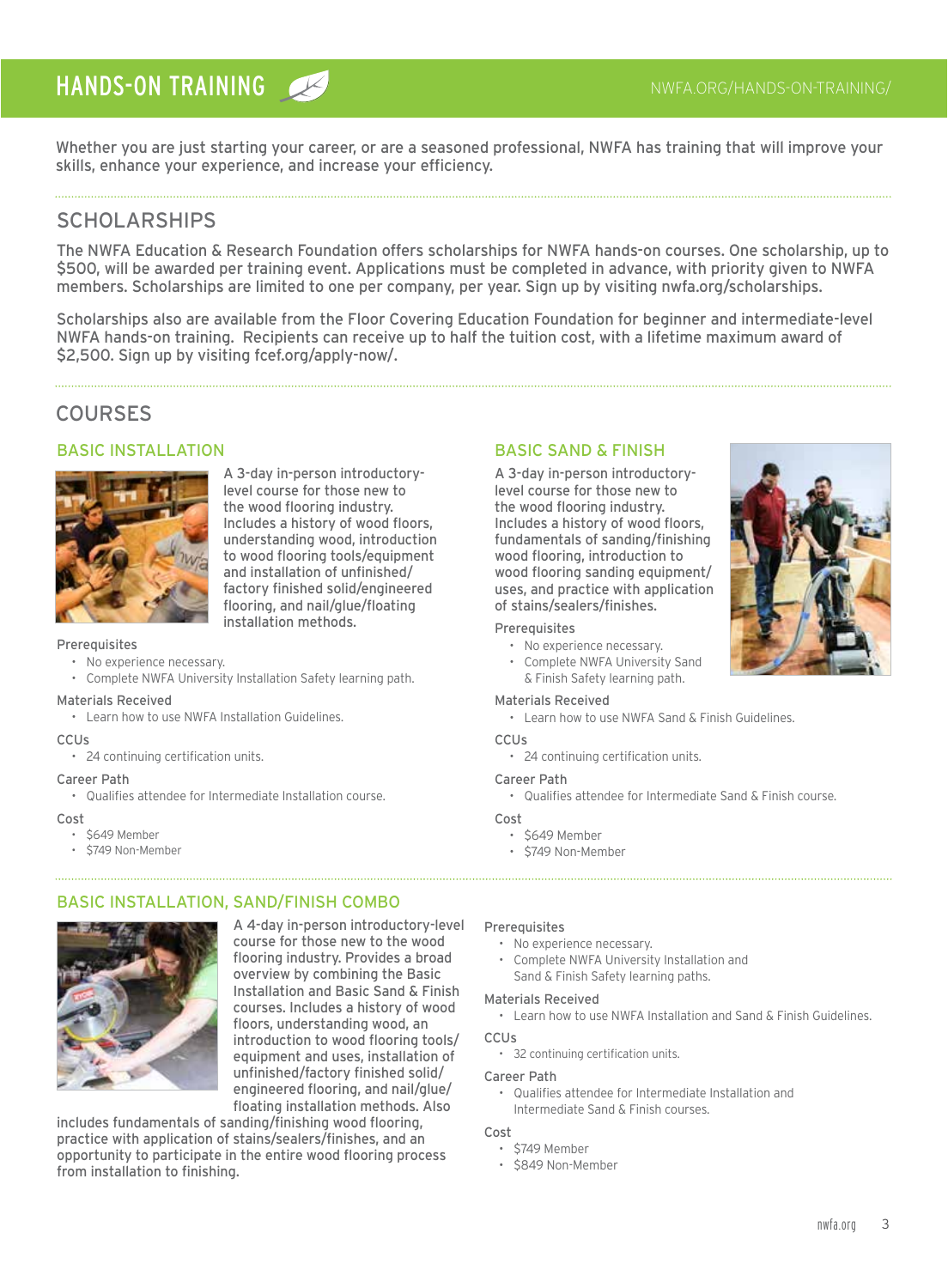#### INTERMEDIATE INSTALLATION



A 3-day in-person intermediatelevel course for those with some wood flooring industry experience. Includes in-depth training on jobsite preparation, layout, understanding the science of wood, an analysis of solid/ engineered flooring, practice and instruction for nail/glue/ floating installation methods of unfinished/factory finished

solid/engineered flooring, floor repair techniques, and simple herringbone pattern. Also includes an opportunity to learn how to incorporate simple design elements into any floor.

#### Prerequisites

- 1 year of installation experience OR attendance at the Basic
- Installation or Basic Installation, Sand/Finish Combo course. • Complete NWFA University Installation Safety learning path.
- 

#### Materials Received

• Learn how to use NWFA Installation Guidelines and NWFA Jobsite Checklist.

#### **CCU<sub>s</sub>**

• 24 continuing certification units.

#### Career Path

- Qualifies attendee for Hands-on Installation Certification Test offered on the day following the course.
- Qualifies attendee for Advanced Installation course.
- Completion of this course plus Intermediate Sand & Finish course qualifies attendee for Inspector school.

#### Cost

- \$649 Member
- \$749 Non-Member

#### INTERMEDIATE SAND & FINISH



A 3-day in-person intermediatelevel course for those with some wood flooring experience. Includes in-depth training on general equipment maintenance, sanding multiple flooring types/ species, unfinished/factory finished, engineered/multidirectional/parquet flooring. Also includes floor flattening methods, minimizing the scratch patterns and efficient use of the professional sanding equipment.

On the finishing side, the attendee will learn about and practice with stain application, sealers, natural oils, waxes, colorants, reactive conditioners, finish application, scraping, recoats and final coat application, repairs, and board replacement.

#### Prerequisites

- 1 year of sand & finish experience OR attendance at the Basic
- Sand & Finish or Basic Installation, Sand/Finish Combo course.
- Complete NWFA University Sand & Finish Safety learning path.

#### Materials Received

• Learn how to use NWFA Sand & Finish Guidelines and NWFA Jobsite Checklist.

#### CCUS

• 24 continuing certification units.

#### Career Path

- Qualifies attendee for Hands-on Sand & Finish Certification Test offered on the day following the course.
- Qualifies attendee for Advanced Finish course.
- Completion of this course plus Intermediate Installation course qualifies attendee for Inspector school.

#### Cost

- \$649 Member
- \$749 Non-Member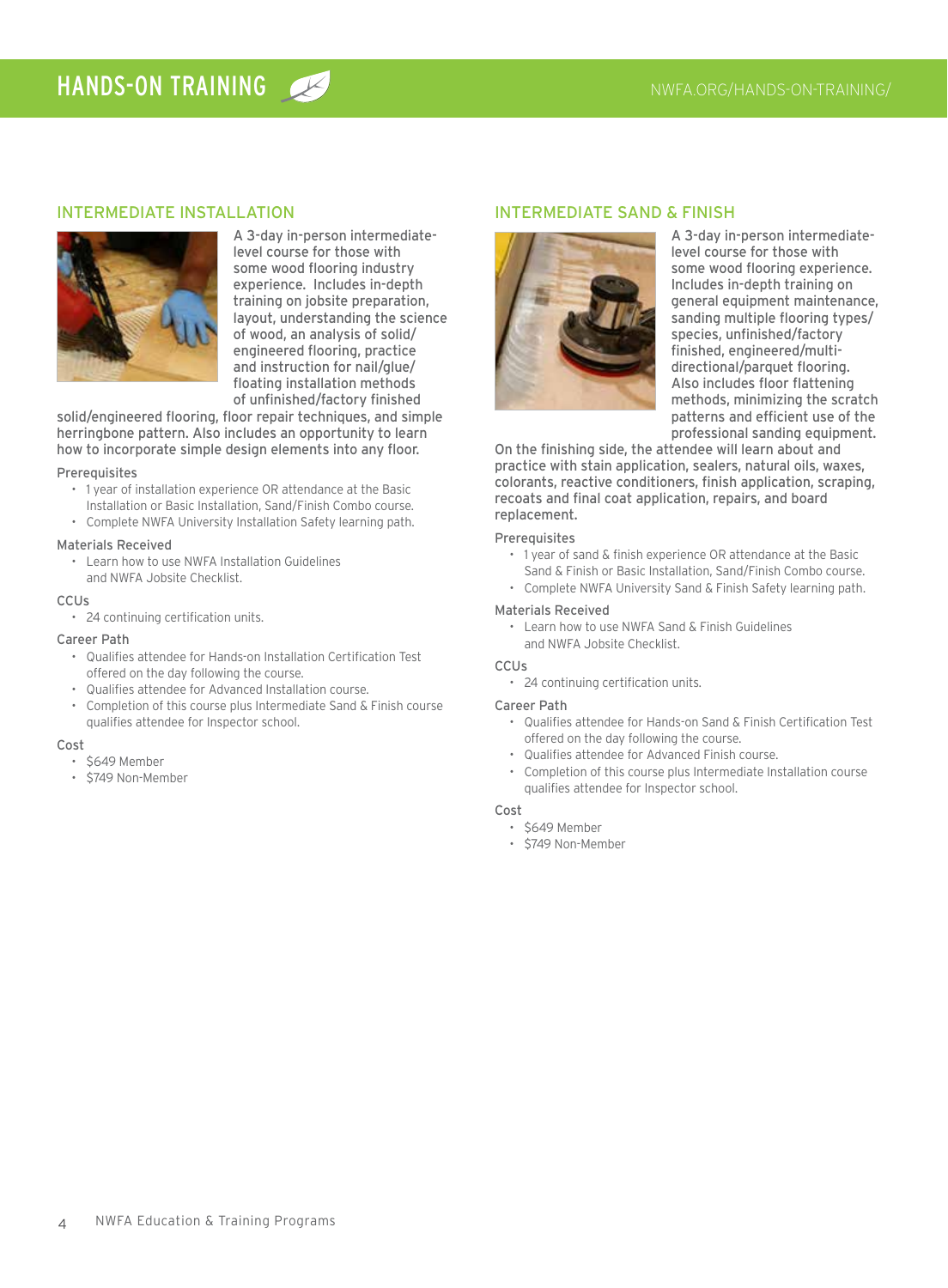#### ADVANCED INSTALLATION

A 4-day in-person course for experienced wood floor professionals. Includes creating/designing/installing unique



patterns/designs with solid/engineered unfinished/factory finished wood floors. Learning covers different specialty skills based on student/ instructor input. May include introduction to designing parquetry, cutting marquetry, wood bending, and designing with circles/curves.

#### Prerequisites

- 3 years of installation experience.
- Attend Intermediate Installation course.

#### Certification

• This course is not necessary, but strongly recommended, for those pursuing Master Craftsman certification.

#### Materials Received

• NWFA Ornamental Floors technical publication, and NWFACP Master Craftsman Field Guide.

#### CCUs

• 32 continuing certification units.

#### Cost

- \$849 Member
- \$949 Non-Member

#### ADVANCED FINISH

A 3-day in-person course for experienced wood floor professionals. Includes proper preparation of a wood floor to achieve desired end-result/



look, experimenting with a variety of finishing techniques using unique application methods/ products/systems such as reactive conditioners, bleaches, dyes, oils, pigments, and other colorants in conjunction with a

multitude of finish systems to

create a palette of styles/looks within the same floors. Also includes unique/historical woodworking finishing processes.

#### Prerequisites

- 3 years of sand & finish experience.
- Attend Intermediate Sand & Finish school.

#### Certification

- Course includes all skills necessary to earn NWFA Colors and Finishes Mastery credential.
- Course includes all the skills necessary to earn the Textured Wood Mastery credential.

#### Materials Received

• NWFA Ornamental Floors technical publication, and NWFA Master Craftsman Field Guide.

#### **CCU<sub>s</sub>**

• 24 continuing certification units.

#### Cost

- \$749 Member
- \$849 Non-Member

#### INSPECTOR CERTIFICATION SCHOOL



A 5-day in-person course designed to prepare wood flooring professionals to earn the NWFA Certified Wood Flooring Inspector credential, and build a business as an inspector. Includes inspector's role/ legal responsibilities, how to identify wood flooring problems, conducting interviews, testing methods/tools, finding/using industry standards,

#### Prerequisites

• Must be an NWFA member.

- Attend these NWFA courses:
	- NWFA Basic Installation (can be bypassed with 3 years validated experience).
	- Basic Sand & Finish (can be bypassed with 3 years validated experience).
	- Intermediate Installation.
	- Intermediate Sand & Finish.
- Complete NWFA University Installation, Sand & Finish, and Manufacturing courses.
- Complete and pass the Inspector Test additional \$350 at registration.

#### Certification

• Two in-class inspection scenario reports must be submitted within two weeks of attending the course. Two additional reports must be submitted within 90 days of passing the two in-class reports.

#### Materials Received

• NWFA Installation Guidelines; NWFA Sand & Finish Guidelines; Moisture & Wood; Problems, Causes, & Cures; Regional Climate Variations; Wood Species; NWFA Jobsite Checklist; HPVA EF2020; and other technical resources.

#### CCUs

• 40 continuing certification units.

#### Cost

• \$1,649 Members Only

conducting inspections, and report writing.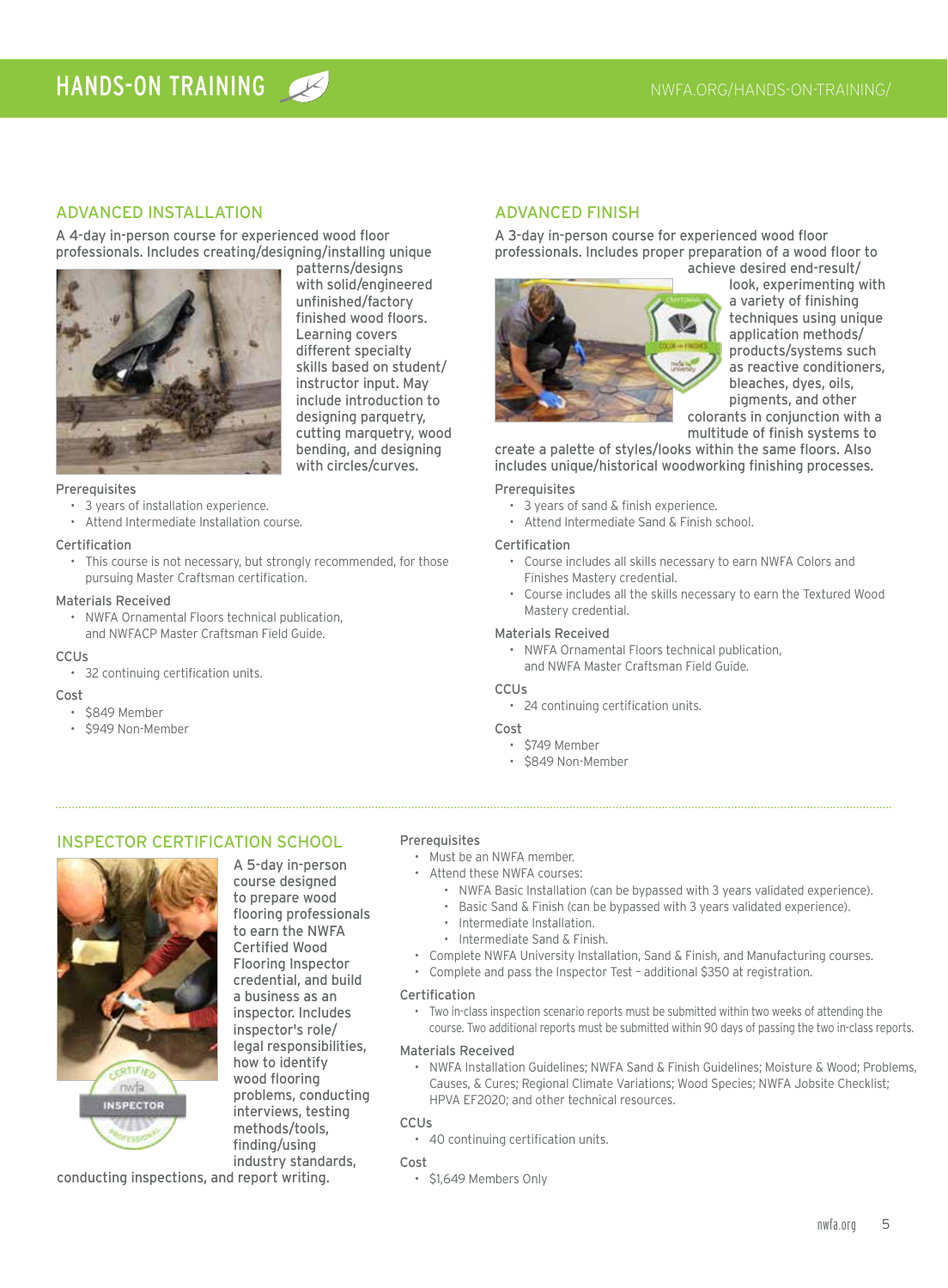# WORKSHOPS AND TRAINING/

When hands-on training is not feasible, and online learning is not enough, workshops offer short, in-person (and sometimes virtual) learning opportunities for specific topics and skill sets. Cost for each workshop is \$199 Member or \$299 Non-Member.

#### PROBLEMS, CAUSES, CURES

A 1-day in-person or virtual course providing an in-depth review of common problems, identifying their causes, and how to cure them. This workshop can be customized to focus on region-specific issues.

#### Prerequisites

- None
- Materials Received
- NWFA Problems, Causes, and Cures technical publication.

## **CCU<sub>s</sub>**

• 8 continuing certification units.

#### WOOD FLOOR SALES

A 1-day in-person or virtual course providing instruction about different types of wood and their technical attributes as flooring products, how to sell wood against "wood-look" floor coverings, and the benefits of real wood flooring. Also includes minimizing claims and call-backs, guiding the customer to the right species and floor type for their lifestyle, understanding appropriate installation methods and finishes for each project, and developing stronger customer relationships and loyalty throughout the selling process.





Prerequisites

• None

#### Materials Received

• NWFA Homeowner's Handbook, and NWFA Jobsite Checklist.

#### **CCUs**

• 8 continuing certification units.

#### RUNNING YOUR WOOD FLOORING BUSINESS

A 1-day in-person or virtual course providing instruction about running a successful wood flooring business, managing employees, customer relations, finances, and job costing.

#### Prerequisites

• None

CCUS

• 8 continuing certification units.

#### WOOD FLOOR CLAIMS, EVALUATIONS, AND **INSPECTIONS**

A 1-day in-person course that includes properly identifying an issue, its potential causes and cures, and dealing with disgruntled customers. Includes different



testing methods and resources to determine the causes of the claim, working with inspectors, and understanding the inspection process.

- Prerequisites
- None

#### Materials Received

• NWFA Problems, Causes, and Cures technical publication.

#### **CCUs**

• 8 continuing certification units.

#### WOOD FLOOR REPAIRS

A 1-day in-person course providing an introduction to advancedlevel repair work on finished floors, injection repairs, board replacements, factory-finished repairs, color matching, color theory, scratch and gouge repair, grain replacement, and collecting payment for the job.



#### Prerequisites

• None

**CCU<sub>s</sub>** 

• 8 continuing certification units.

#### MOISTURE TESTING

A 1-day in-person course providing an in-depth view of moisture meters, moisture testing tools, and ASTM testing methods. Includes how to use different tools, assessing moisture content, dealing with wood and substrate materials, and claims. Also includes opportunities to work



with subject matter experts who will help you prepare and assess substrates prior to installation.

#### Prerequisites

• None

#### Materials Received

• NWFA Moisture and Wood technical publication.

CCUs

• 8 continuing certification units.

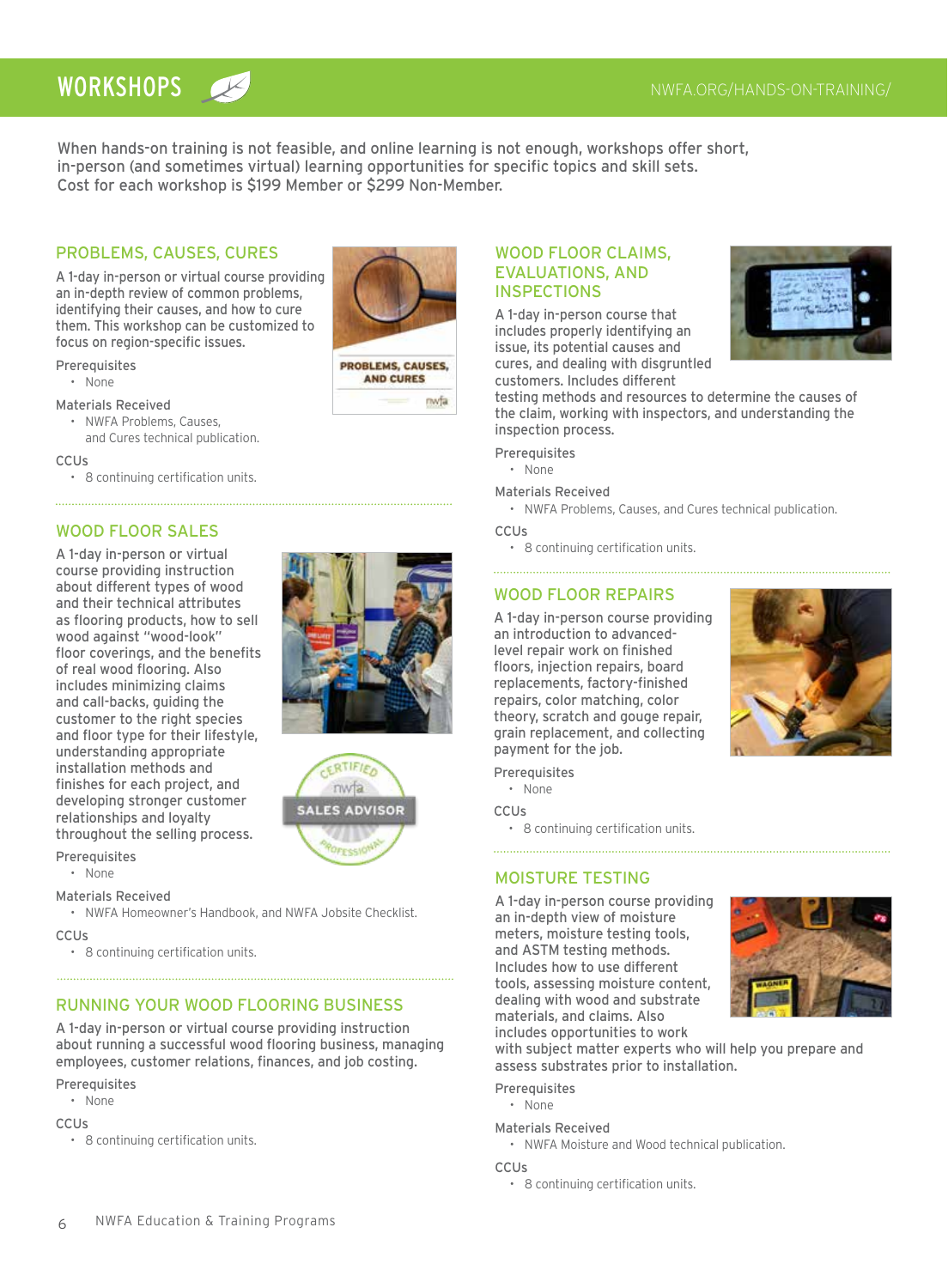#### SUBFLOOR PREPARATION



A 1-day in-person course providing an in-depth view of identifying and assessing wood substrate materials, preparation, installation methods over them, and claims. Includes testing for flatness, addressing floors that don't meet NWFA or manufacturer tolerances, and assessing/addressing high spots, low spots and unstable subflooring

systems. Also includes using moisture meters to assess moisture content, dealing with wood subfloors, and opportunities to work with subject matter experts who will help you prepare and assess substrates prior to installation.

Prerequisites

- None
- Materials Received
- NWFA Installation Guidelines.

**CCU<sub>s</sub>** 

• 8 continuing certification units.

#### 

#### CONCRETE PREP AND MOISTURE TESTING



A 1-day in-person course providing an in-depth view of testing and addressing concrete subfloor preparation, grinding, leveling, scarification, concrete surface profile, adequate systems for specific purposes, and dealing with moisture. Includes opportunities to work with subject matter experts, moisture meter manufacturers and their different moisture meters and tools, to help address common moisture-related issues.

#### Prerequisites

• Complete NWFA University Concrete Moisture Testing course.

#### Materials Received

• NWFA Installation Guidelines.

**CCU<sub>s</sub>** 

• 8 continuing certification units.

#### PERFECTING THE EDGER

A 1-day in-person course providing opportunities to learn about and use the edger. Includes instruction for refining the scratch, clocking the edger, and understanding the proper use and maintenance of the edger.

- **Prerequisites**
- None
- Materials Received
- NWFA Sand & Finish Guidelines.

CCUS

• 8 continuing certification units.



#### ENGINEERED WOOD FLOORING

A 1-day in-person course providing an in-depth view of engineered wood flooring, how it is manufactured, installation methods, and how to avoid common mistakes when working with it. Includes the use and importance of NWFA Guidelines and manufacturer instructions, and their impact on every job.



Also includes a guided tour of a wood flooring manufacturing facility to see how the flooring is made.

Prerequisites

• None

Materials Received

• NWFA Installation Guidelines.

**CCU<sub>s</sub>** 

• 12 continuing certification units.

#### MULTI-DISC/PLANETARY SANDING EQUIPMENT

A 1-day in-person course providing opportunities to learn about and use multi-disc/planetary sanders. Includes instruction for fine-finish sanding and flattening floors by utilizing abrasive types from medium to extra fine grits.

#### Prerequisites

- None
- Materials Received

• NWFA Sand & Finish Guidelines.

CCUs

• 8 continuing certification units.

#### MACHINE REPAIRS

A 1-day in-person course providing in-depth training for field maintenance of common wood flooring tools and equipment, including the big machine/belt sander, edger, buffer, multi-head, compressor, and the flooring nailer. Includes disassembly and reassembly to address common field repairs.

- Prerequisites
- None

**CCU<sub>s</sub>** 

• 8 continuing certification units.



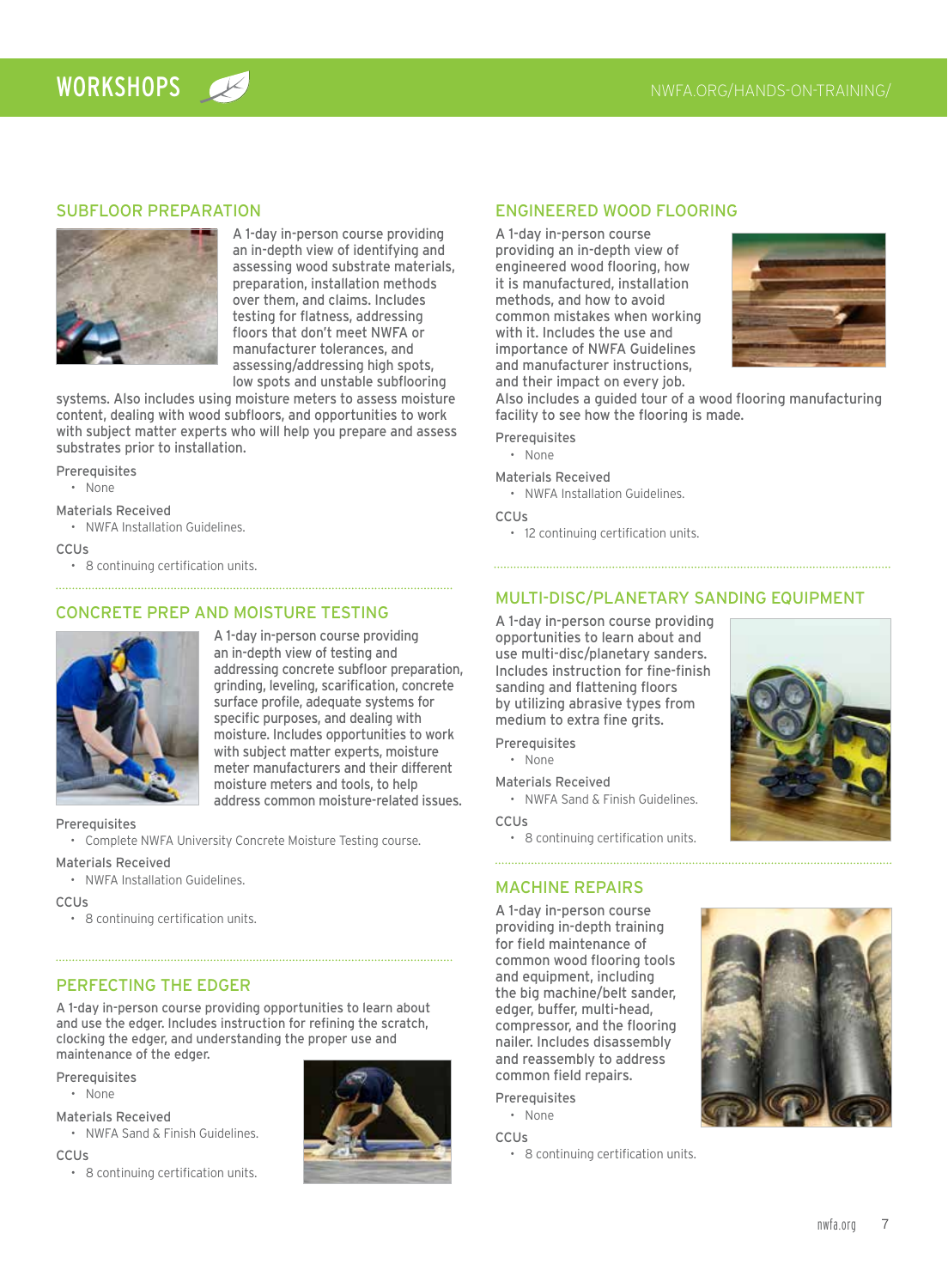NOTE: Cost for each Master Craftsman Workshop is \$449 Member or \$549 Non-Member. Prerequisites and CCUs apply to all of these workshops.

#### **Prerequisites**

- 3 years of installation experience.
- Attend Intermediate Installation course.
- Complete NWFA University Installation courses.

#### **CCUs**

• 16 continuing certification units.

#### CIRCULAR/CURVED WORKSHOP

A 2-day in-person course designed for experienced wood floor professionals. Learn to produce applications by hand within the floor that can accentuate architectural features, geometric medallions, transitions, nosing, or may stand alone within any flooring system. This course covers the skills necessary to earn the Circular/Curved Mastery credential.

#### MARQUETRY/INLAYS WORKSHOP

A 2-day in-person course designed for experienced wood floor professionals. Learn to produce decorative, elaborate, non-linear, hand-cut designs from individual pieces of wood that function as a centerpiece, border, carving, or inlay into an existing floor. This course covers the skills necessary to earn the Marquetry/Inlay Mastery credential.

#### MEDALLIONS WORKSHOP

A 2-day in-person course designed for experienced wood floor professionals. Learn to produce a variety of medallion styles by hand, including symmetry of medallions, mosaics, and other decorative elements that become the focal-point of the flooring design. This course covers the skills necessary to earn the Medallions Mastery credential.

#### PARQUETRY WORKSHOP

A 2-day in-person course designed for experienced wood floor professionals. Learn to produce a variety of parquet patterns by hand, including developing and utilizing sleds and jigs, and installing them in any application. This course covers the skills necessary to earn the Parquetry Mastery credential.



#### WOOD BENDING WORKSHOP

A 2-day in-person course designed for experienced wood floor professionals. Learn to bend wood by hand to create curves within the flooring system. This course covers the skills necessary to earn the Wood Bending Mastery credential.



#### TEXTURED WOOD WORKSHOP

A 2-day in-person course designed for experienced wood floor professionals. Learn to scrape, sculpt, wire brush, and carve to produce custom textures. This course covers the skills necessary to earn the Textured Wood Mastery credential.



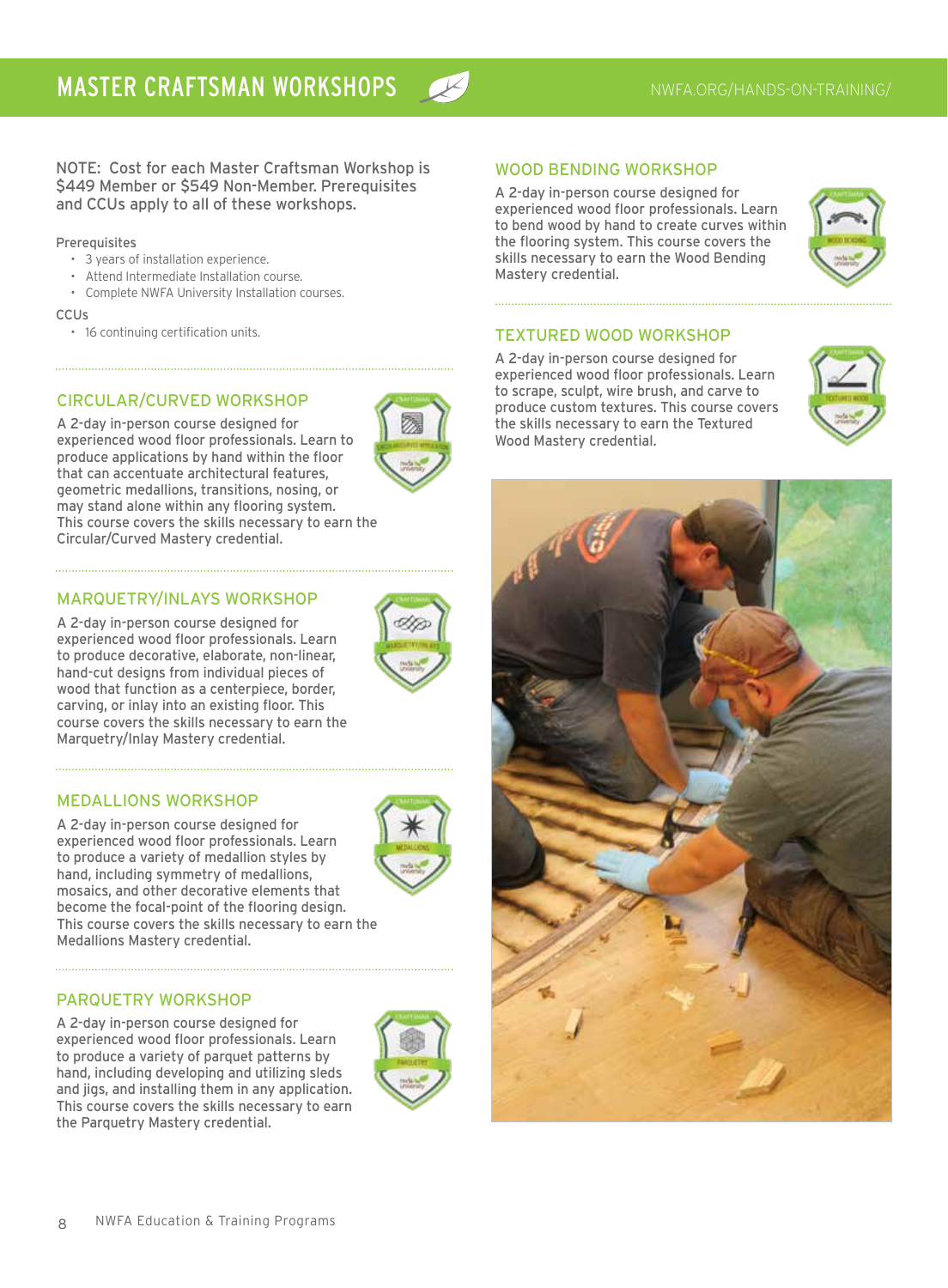# CUSTOMIZED EDUCATION

|                                                                                                                                                                                                                                                                                                                                                                                                                                                                                                                                                                                                                                                                                                                                                                             | Member                                                                     | Non-Member |
|-----------------------------------------------------------------------------------------------------------------------------------------------------------------------------------------------------------------------------------------------------------------------------------------------------------------------------------------------------------------------------------------------------------------------------------------------------------------------------------------------------------------------------------------------------------------------------------------------------------------------------------------------------------------------------------------------------------------------------------------------------------------------------|----------------------------------------------------------------------------|------------|
| Hands-On Training                                                                                                                                                                                                                                                                                                                                                                                                                                                                                                                                                                                                                                                                                                                                                           | \$1,000/day + travel expenses                                              | N/A        |
| • A company, place, or facility that hosts an NWFA educational event at their location.<br>Hosting an NWFA Member-Sponsored event provides the opportunity for an NWFA member<br>to offer NWFA training with NWFA Regional Instructors and NWFA training curriculum at<br>any facility. Curriculum and content can be customized to fit individual needs.<br>• Invite only who you want to attend or make the training exclusive for staff,<br>customers, or on an individual basis.<br>• All necessary tools and materials may be shipped to the host location at<br>an additional cost to ensure a successful event.                                                                                                                                                      |                                                                            |            |
| Virtual Training                                                                                                                                                                                                                                                                                                                                                                                                                                                                                                                                                                                                                                                                                                                                                            | \$125/hour                                                                 | N/A        |
| • A member hosts a Zoom/GoToMeeting with NWFA Technical Team/Regional Instructors<br>in an interactive presentation style training event. Curriculum and content can be<br>customized to fit individual needs.                                                                                                                                                                                                                                                                                                                                                                                                                                                                                                                                                              |                                                                            |            |
| Virtual/Live Combo                                                                                                                                                                                                                                                                                                                                                                                                                                                                                                                                                                                                                                                                                                                                                          | \$1,000/day (live) + \$125/hour (virtual)<br>+ travel expenses             | N/A        |
| · Includes NWFAU courses, some virtual training, and some live training. Format, curriculum,<br>and content can be customized to fit individual needs.                                                                                                                                                                                                                                                                                                                                                                                                                                                                                                                                                                                                                      |                                                                            |            |
| Training and Certification                                                                                                                                                                                                                                                                                                                                                                                                                                                                                                                                                                                                                                                                                                                                                  | \$1,000/day (live) + \$125/hour (virtual)<br>+ test cost + travel expenses | N/A        |
| • A company, place, or facility that hosts an NWFA educational and certification event at their<br>location. Hosting an NWFA Member-Sponsored event and certification provides the opportunity<br>for an NWFA member to offer NWFA training with NWFA Regional Instructors and NWFA<br>training curriculum along with hands-on certification testing for all who qualify.<br>Curriculum and content of these events are the intermediate level, and must meet the<br>prerequisites for Certification Testing.<br>• Invite only who you want to attend or make the training exclusive for staff, customers,<br>or on an individual basis.<br>• All necessary tools and materials may be shipped to the host location at an additional<br>cost to ensure a successful school. |                                                                            |            |

 $\alpha$ 

• This type of event applies to Installation, Sand/Finish, and Sales certifications.

## VISIT NWFA.ORG/HANDS-ON-TRAINING/ OR CALL 800-422-4556 FOR MORE DETAILS.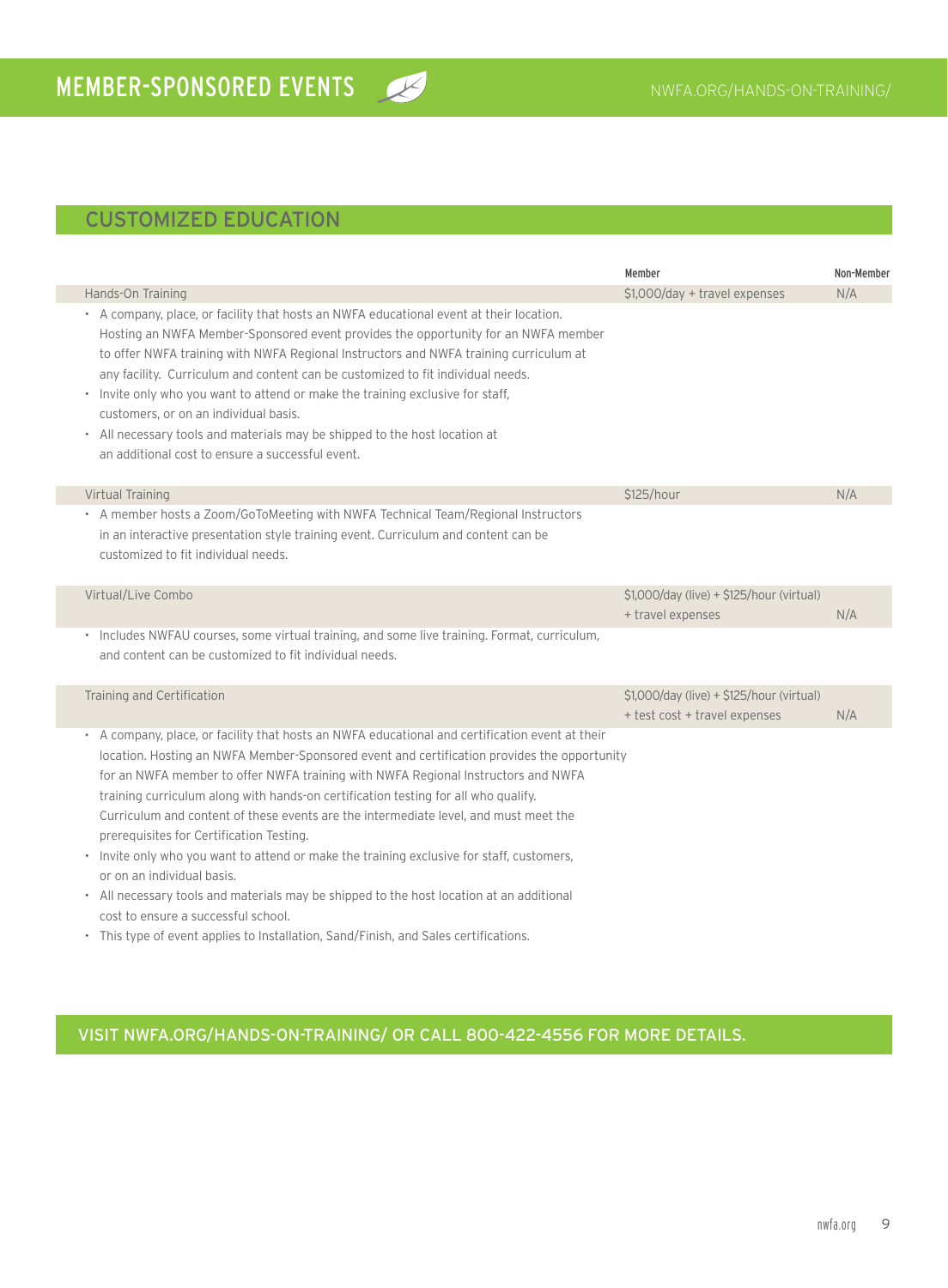# NWFA UNIVERSITY

For convenient and affordable education for you and your entire team or crew, NWFA University offers 200+ online courses to increase industry knowledge, expertise, and confidence.

#### **SALES**

Includes nine learning paths, with 41 courses covering all aspects of wood flooring sales. All Sales learning paths are included in the NWFA Wood Flooring Specialist Apprenticeship Program (see page 15 for more details).

#### 101 SALES: WOOD AS FLOORING LEARNING PATH

- Wood Flooring History & Trends
- Basic Tree Anatomy
- From the Forest to the Floor
- How Cut Affects Wood Flooring

#### 102 SALES: WOOD FLOORING TYPES LEARNING PATH

- Wood Flooring Product
- Solid Wood Flooring
- Engineered Flooring
- Bamboo as a Flooring Option
- Cork as a Flooring Option
- Reclaimed
- Trim & Moulding

#### 103 SALES: EVALUATING THE JOBSITE LEARNING PATH

- Evaluating the Exterior Conditions of the Building
- Evaluating the Interior Conditions of the Building
- Evaluating Substrates: Wood Subfloors
- Evaluating Substrates: Concrete Subfloors

#### 104 SALES: CONTROLLING MOISTURE LEARNING PATH

- Acclimation & Conditioning
- Moisture-Related Wood Floor Issues
- Wood Moisture Control
- Concrete Moisture Control

#### 105 SALES: INSTALLATION METHODS & CONSIDERATIONS LEARNING PATH

- Nail-Down Installation Method
- Glue-Down Installation Method
- Floating Installation Method
- Sound Control
- Radiant Heat

#### 106 SALES: JOB ESTIMATION LEARNING PATH

- Job Costing, Part 1: Factors to Consider in the Bid
- Job Costing, Part 2: Calculating Room Measurements
- Job Costing, Part 3: Estimating the Whole Job

#### 107 SALES: HEALTH & SAFETY LEARNING PATH

- Regulations Impacting the Wood Flooring Industry
- Volatile Organic Compounds
- Allergens
- Maintenance of Wood Floors

#### 108 SALES: SALES FUNDAMENTALS LEARNING PATH

- Sales Fundamentals, Part 1: Preparing for Sales
- Sales Fundamentals, Part 2: Handling Objections
- Sales Fundamentals, Part 3: Closing the Sale
- Sales Fundamentals, Part 4: Following Up
- Sales Fundamentals, Part 5: Managing Data
- Phone Etiquette

#### 109 SALES: RENEWABILITY/SUSTAINABILITY LEARNING PATH

- Renewability/Sustainability
- USDA Forest Service
- The Lacey Act
- Solid & Engineered Wood Flooring Life Cycle Analysis

#### INSTALLATION

Includes 14 learning paths, with 57 courses covering all aspects of wood flooring installation. All Installation learning paths are included in the NWFA Wood Flooring Specialist Apprenticeship Program (see page 15 for more details).

#### 201 INSTALL: INSTALLATION SAFETY LEARNING PATH

- Fire & Extinguisher Safety
- Safety Gear
- Installation Electrical Safety
- Tool Safety
	- Circular Saw
	- Miter Saw
	- Table Saw
- Regulations Impacting the Wood Flooring Industry

#### 202 INSTALL: INSTALLATION TOOLS

- Hand Tools
- Saws
- Power Tools
- Pneumatic Tools
- Blades & Bits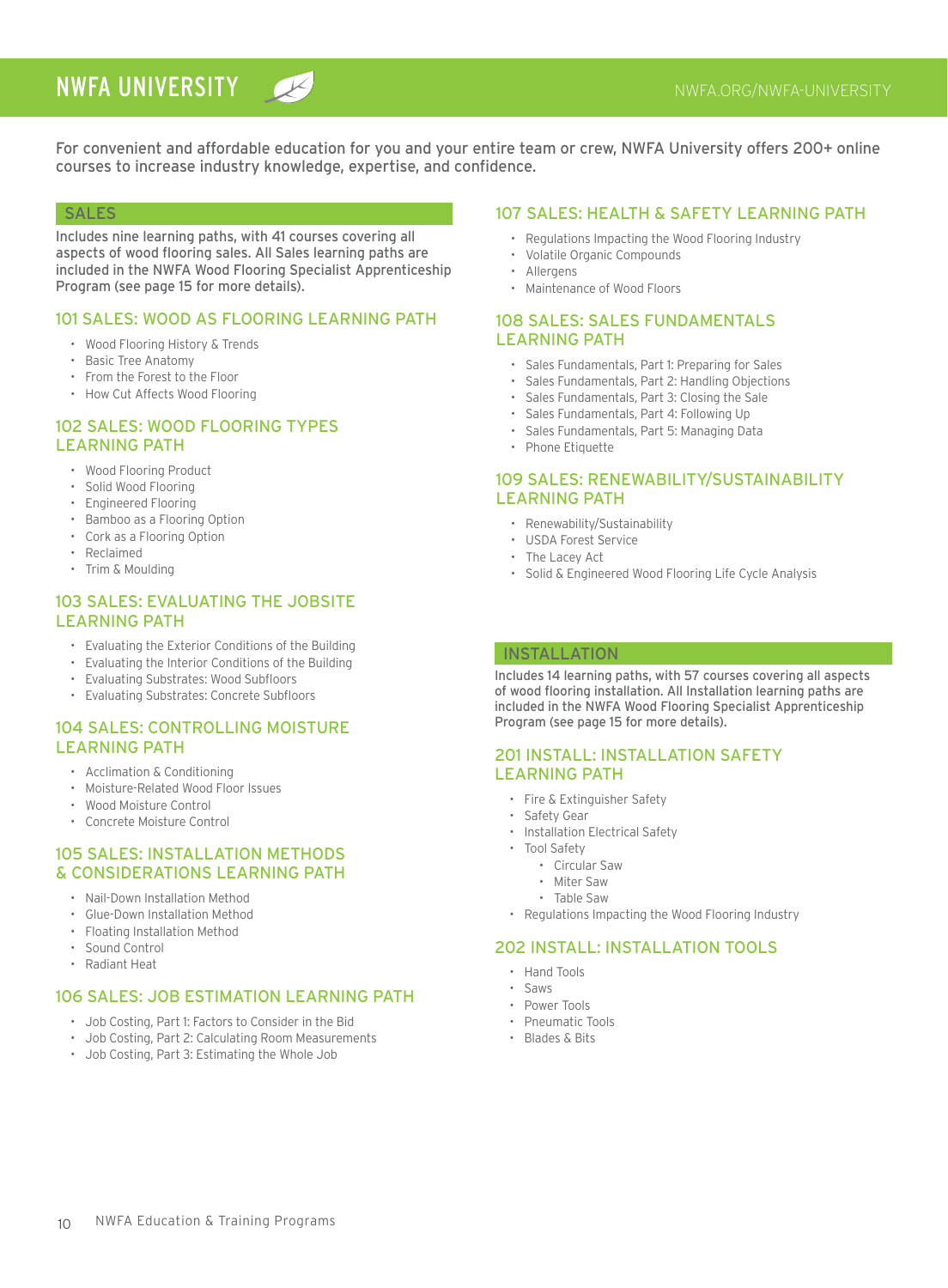#### INSTALLATION, CONTINUED

#### 203 INSTALL: EVALUATING THE JOBSITE LEARNING PATH

- Evaluating the Exterior Conditions of the Building
- Regional Climate Variations
- Evaluating the Interior Conditions of the Building
- Basements & Crawlspaces

#### 204 INSTALL: SUBFLOORS LEARNING PATH

- Evaluating Substrates: Wood Subfloors
- Evaluating Substrates: Concrete Subfloors
- Wood Subfloors Over Concrete
- Screeds/Sleepers
- Sound Control
- Radiant Heat
- Existing Floors as Subfloors

#### 205 INSTALL: FOREST TO THE FLOOR LEARNING PATH

- Basic Tree Anatomy
- From the Forest to the Floor
- Wood Flooring Product
- Solid Wood Flooring
- Engineered Flooring
- Cork as a Flooring Option
- Bamboo as a Flooring Option
- Reclaimed Wood
- Trim & Moulding

#### 206 INSTALL: MOISTURE TESTING LEARNING PATH

- Acclimation & Conditioning
- Moisture Content & Wood
- Wood Moisture Testing
- Concrete Moisture Testing
- Moisture & Concrete

#### 207 INSTALL: UNDERLAYMENTS LEARNING PATH

- Sound Control
- Wood Moisture Control
- Concrete Moisture Control

#### 208 INSTALL: LAYOUT LEARNING PATH

• Laying Out Working Lines

#### 209 INSTALL: NAIL-DOWN INSTALL ATION LEARNING PATH \*

- Nail-Down Installation Method
- Fasteners
- Glue-Assisted Nail-Down

#### 210 INSTALL: GLUE-DOWN INSTALLATION LEARNING PATH \*

- Glue-Down Installation Method
- Adhesives
- Glue-Down End-Grain Installation
- Glue-Down Cork Installation

#### 211 INSTALL: FLOATING INSTALLATION LEARNING PATH \*

• Floating Installation Method

#### 212 INSTALL: REPAIR/REPLACEMENT/REMOVAL LEARNING PATH \*

- Repair
- Board Replacement Nail-Down/Glue-Down
- Board Replacement Floating Floor
- Lace-Out/Lace-In
- Addressing Water Damage

#### 213 INSTALL: PATTERNED FLOOR LAYOUT LEARNING PATH

- Herringbone Layout
- Parquet Layout & Installation

#### 214 INSTALL: INVOLVED PARTIES

• Involved Parties

(\*Requires completion of Certified Installer hands-on test.)

#### SAND & FINISH

Includes 13 learning paths, with 38 courses covering all aspects of wood flooring sand and finish. All Sand & Finish learning paths are included in the NWFA Wood Flooring Specialist Apprenticeship Program (see page 15 for more details).

#### 301 SAND & FINISH: SAND & FINISH SAFETY LEARNING PATH

- Safety Gear
- Fire & Extinguisher Safety
- Electrical Safety
- Regulations Impacting the Wood Flooring Industry
- Volatile Organic Compounds

#### 302 SAND & FINISH: SANDING EQUIPMENT OPERATION LEARNING PATH

• Sanding Equipment Operation

#### 303 SAND & FINISH: SANDING EQUIPMENT MAINTENANCE LEARNING PATH

• Sanding Equipment Maintenance

#### 304 SAND & FINISH: ABRASIVES LEARNING PATH

• Abrasives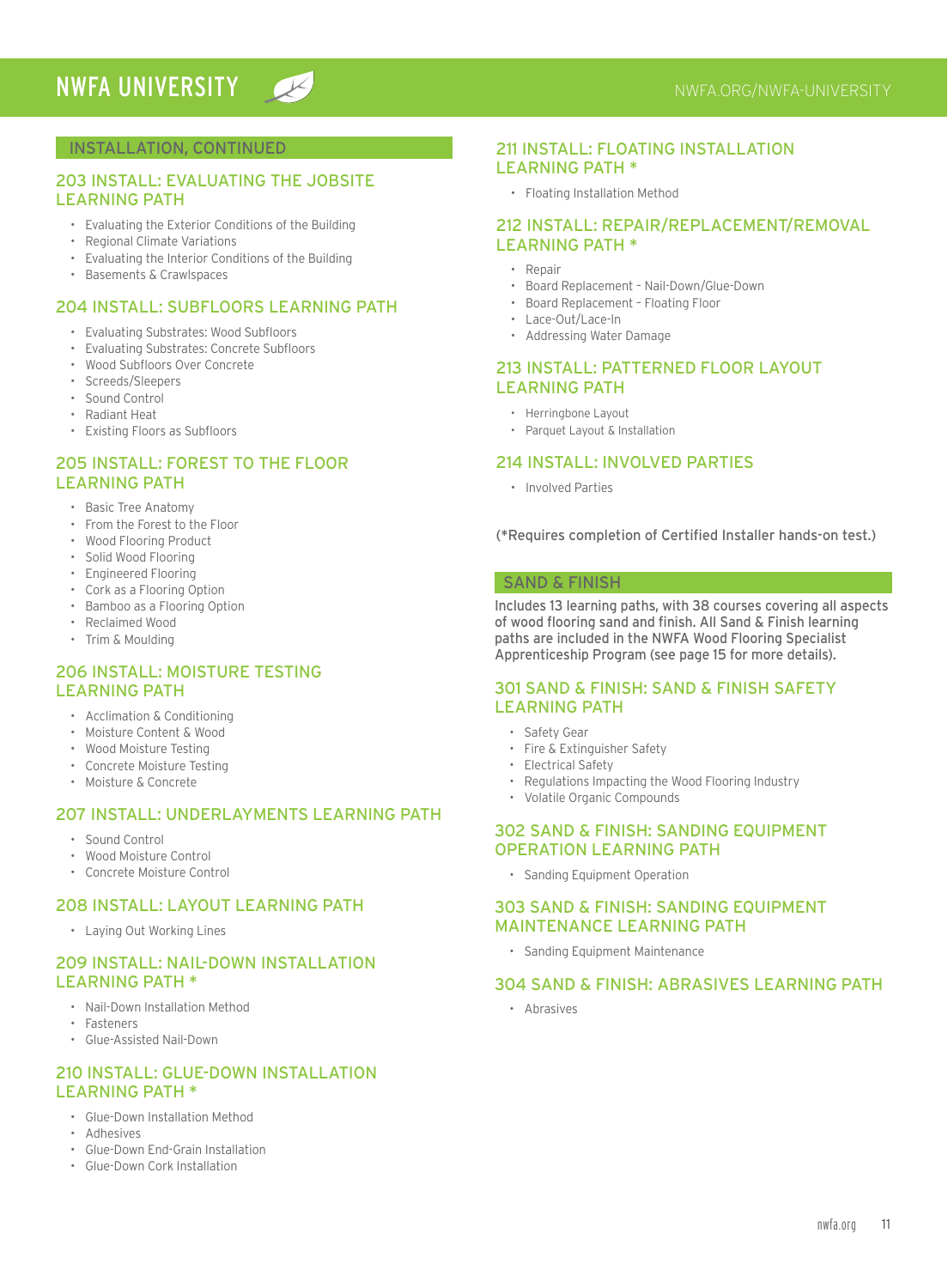#### SAND & FINISH, CONTINUED

#### 305 SAND & FINISH: SANDING PROCESS LEARNING PATH \*

 $\overline{\mathcal{K}}$ 

- Sanding Jobsite Preparation<br>• The Filling Process
- The Filling Process
- Sanding Previously Finished Floors
- Sanding Strip and Plank Wood Floors
- Sanding Parquet Wood Floors • Sanding End Grain Wood Floors
- Sanding Cork Floors
- 
- Sanding Bamboo Floors
- Sanding Considerations for Metal & Stone Inlays
- Sanding Distressed, Textured, & Sculpted Floors

#### 306 SAND & FINISH: FINISHES LEARNING PATH

- Chemical Properties of Wood Floor Finishes<br>• Drying & Curing
- Drying & Curing
- Sealer Types
- Coating Types

#### 307 SAND & FINISH: COLORANTS LEARNING PATH \*

- Stains
- Water Popping
- Aniline Dyes
- Wood Bleach
- Reactive Conditioners

#### 308 SAND & FINISH: TEXTURED FLOORS LEARNING PATH

• Hand Scraping, Wire Brushing, & Distressed Wood Floors

#### 309 SAND & FINISH: REPAIR & REPLACEMENT LEARNING PATH

- Evaluating Wood Floor Damage
- Board Replacement

#### 310 SAND & FINISH: FINISHING PROCESS LEARNING PATH \*

- Finish Applicators
- Finish Preparation
- Finish Application Procedures

#### 311 SAND & FINISH: RECOATING A PREVIOUSLY FINISHED WOOD FLOOR LEARNING PATH \*

• Recoating a Previously Finished Wood Floor

#### 312 SAND & FINISH: CARE & MAINTENANCE LEARNING PATH

- The Importance of Maintenance & Educating the Customer
- General Maintenance for All Wood Floors
- Maintenance Products

#### 313 SAND & FINISH: IRREGULARITIES LEARNING PATH

• Sanding, Filler, & Finish Irregularities

(\*Requires completion of Certified Sand & Finish hands-on test.)

#### WOOD FLOOR MANUFACTURING

Includes six learning paths, with 30 courses covering all aspects of wood flooring manufacturing. All Manufacturing learning paths are included in the NWFA Wood Flooring Specialist Apprenticeship Program (see page 15 for more details).

#### 401 MANUFACTURING: FORESTRY & SUSTAINABILITY LEARNING PATH

- Renewability/Sustainability
- Responsible Wood Sourcing
- USDA Forest Service
- The Lacey Act
- Solid & Engineered Wood Flooring Life Cycle Analysis

#### 402 MANUFACTURING: FOREST TO THE FLOOR LEARNING PATH

- Basic Tree Anatomy
- From the Forest to the Floor
- Wood Flooring History & Trends
- Wood Flooring Basics

#### 403 MANUFACTURING: WOOD CHARACTERISTICS LEARNING PATH

- Domestic Wood Species
- Imported Wood Species
- Natural Growth Characteristics
- Manufacturing Characteristics
- How Cut Affects Wood Flooring
- Reclaimed Wood

#### 404 MANUFACTURING: WOOD FLOORING TYPES LEARNING PATH

- Solid Wood Flooring
- Engineered Flooring
- Bamboo as a Flooring Option
- Cork as a Flooring Option

#### 405 MANUFACTURING: MANUFACTURING PROCESS LEARNING PATH

- Milling Solid Wood Flooring
- Milling Engineered Wood Flooring
- Milling Cork Flooring
- Milling Bamboo Flooring
- Manufacturing Factory Finished Wood Flooring

#### 406 MANUFACTURING: GRADING LEARNING PATH

- Lumber Grades
- General Wood Flooring Grades
- NWFA/NOFMA Manufacturing Standards
- NWFA/NOFMA Unfinished Solid Wood Flooring General Grades
- NWFA/NOFMA Factory Finished Solid Wood Flooring Standards
- NWFA/NOFMA Domestic Wood Species Grades for Unfinished Solid Wood Flooring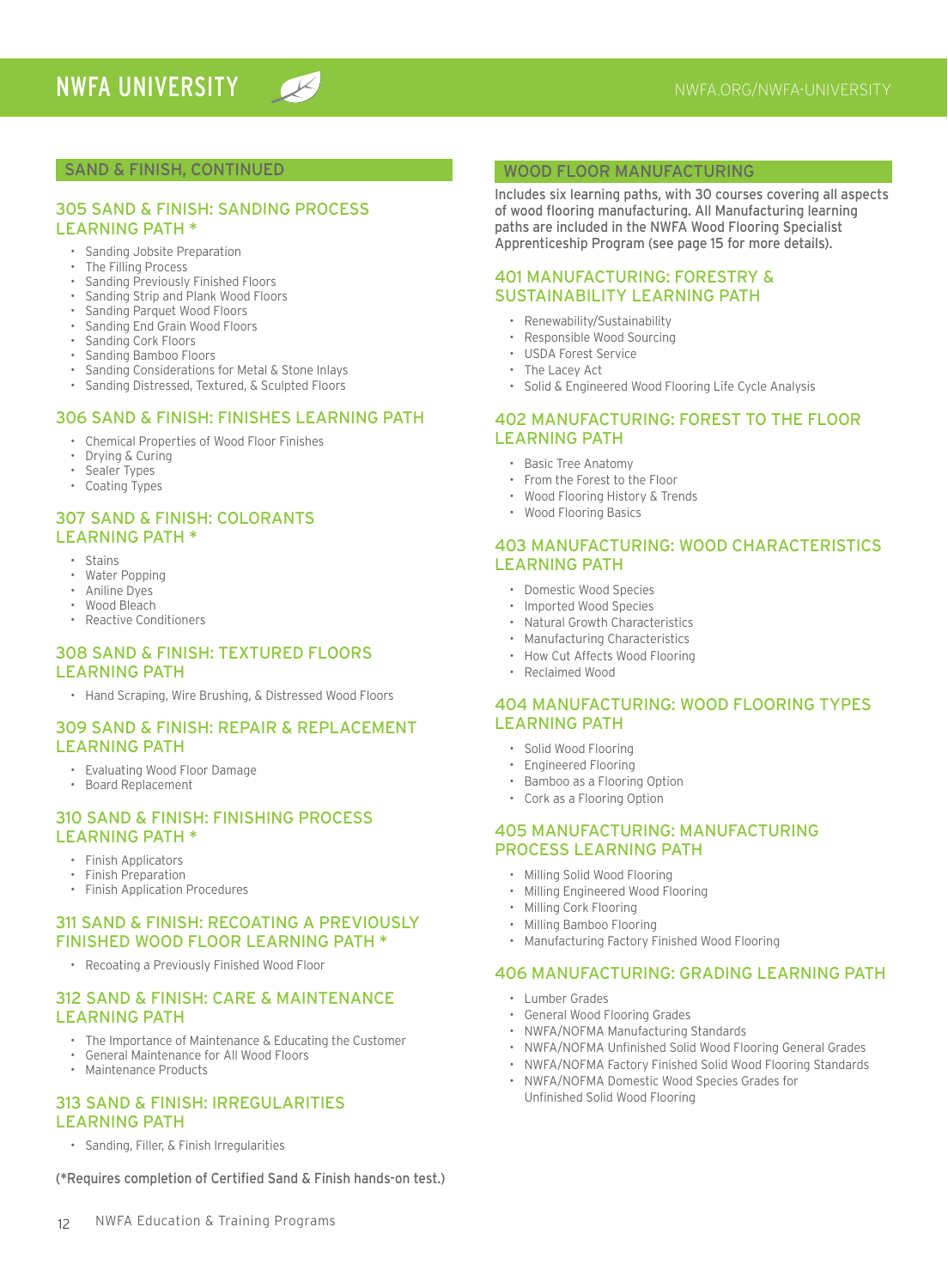$\overline{\mathscr{N}}$ 

#### MISCELLANEOUS COURSES

#### NWFA EXPO

- 2016: Experiential Marketing
- 2016: Tech Zone Videos
- 2017: Tech Zone Videos
- 2018: Education
- 2019: Education Round Up Presentations
- 2020: Virtual Event Education

#### WEBINARS

- 2018 Series
- 2019 Series
- 2020 Series
	- Tech Tuesday
	- Webinar Wednesday
	- Product Theater Thursday
- 2021 Series

- Tech Tuesday
- Webinar Wednesday
- Product Theater Thursday

#### PODCASTS

- NWFA Real Answers
- NWFA Wood Talk

#### MEMBERSHIP

- Maximize Your NWFA Membership
- NWFA University Digital Badges
- What they are, how to earn them, and how to share them. • NWFA Certified Professionals
	- The benefits/process of becoming an NWFA Certified Professional.
- NWFA Craftsman and Master Craftsman
	- The benefits/process of becoming an NWFA Certified Craftsman and Master Craftsman.
- Inspector Report Form

#### MARKETING

• Consumer Campaign Toolkit

## COSTS

NWFA University provides consistent and timely online learning opportunities for the entire wood flooring supply chain. Courses can be customized to meet the specific needs of your company. NWFA University is available only to NWFA members.

| <b>NWFA University</b>                                                                                                                                                                                                                                                                                                | Member                                                                                                                        | Non-Member               |
|-----------------------------------------------------------------------------------------------------------------------------------------------------------------------------------------------------------------------------------------------------------------------------------------------------------------------|-------------------------------------------------------------------------------------------------------------------------------|--------------------------|
| All-Access Pass<br>• Access to all online courses for all employees.                                                                                                                                                                                                                                                  | \$199/year                                                                                                                    | N/A                      |
| Custom Content Development<br>Rebrand existing content to reflect your company branding and product images. Cost of<br>$\bullet$<br>development is a one-time cost per hour. NWFA works directly with your team's SME to<br>replace existing graphics, images, and branding to reflect your company's specific needs. | \$75/hour                                                                                                                     | N/A                      |
| Licensed SCORM files<br>• License existing SCORM files and place on your company's existing Learning Management<br>System (LMS). Bulk discounts for licensing complete paths.                                                                                                                                         | \$75/course/year                                                                                                              | N/A                      |
| Custom Brand<br>Deliver existing content or custom content to your customers by branding your own<br>$\bullet$<br>NWFA University page. Match your company's brand theme and needs while<br>dictating what content users can see and who can join.                                                                    | $=$ \$2,500/year<br>0-100 users<br>101-250 users = $$4,500/year$<br>251-500 users = $$6,000/year$<br>$= TBD$<br>$501+$ users  | N/A<br>N/A<br>N/A<br>N/A |
| <b>Custom URL</b><br>Develop a custom URL. Brand the entire site to your company needs/specifics.<br>$\bullet$<br>Use existing content and/or custom content. Cost of URL is<br>\$6,000/year + additional cost per users/per year.                                                                                    | $= $7,700/year$<br>0-100 users<br>101-250 users = $$9,500/year$<br>$251 - 500$ users = \$12,000/year<br>501+ users<br>$=$ TBD | N/A<br>N/A<br>N/A<br>N/A |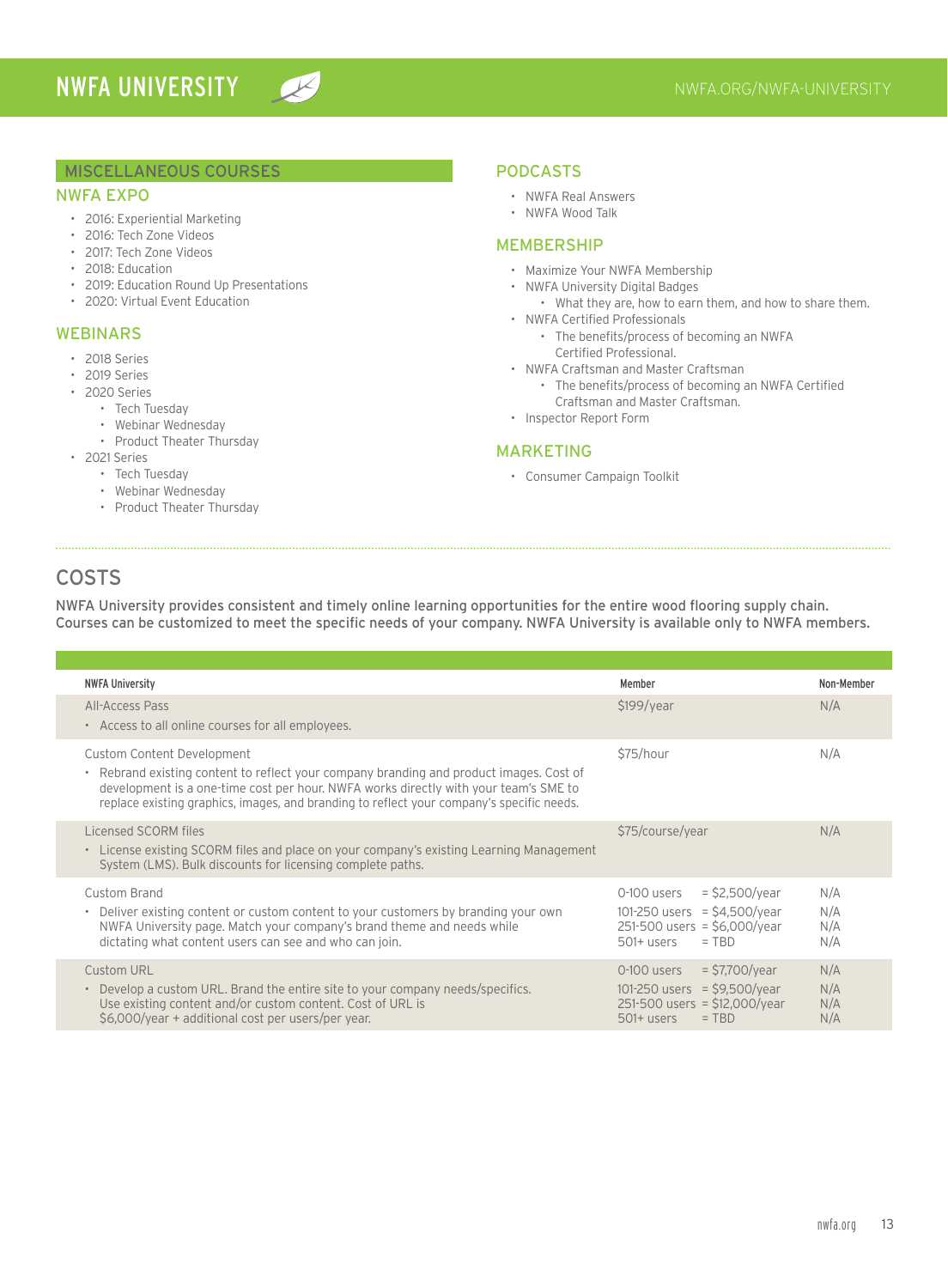# **CERTIFICATIONS**  $\mathbb{Z}$  **CERTIFICATIONS**

NWFA Certifications provide opportunities for wood flooring professionals to validate their industry knowledge and expertise in a variety of skill sets.

#### SALES ADVISOR CERTIFICATION (CSA)

#### **Prerequisites**

• NWFA member in good standing.

#### Assessment

• Complete NWFA University Sales courses.



# INSTALLATION CERTIFICATION (CI)

#### Prerequisites

- NWFA member in good standing.
- 3 years of installation experience.
- Complete Intermediate
- Installation course.

#### Assessment

• Complete NWFA University Installation Courses.

#### Hands-on Assessment

- Engineered Wood Floor Glue-Down
- Solid Wood Floor Nail-Down
- Dry Lay of Patterned Herringbone
- Replace a Board in an Existing Floor
- Install Floating Floor

Virtual testing available upon request.

#### SAND & FINISH CERTIFICATION (CSF)

#### **Prerequisites**

- NWFA member in good standing.
- 3 years of sand and finish experience.
- Complete Intermediate
- Sand & Finish course.

#### Assessment

• Complete NWFA University Sand & Finish courses.

#### Hands-on Assessment

- Rough Sanding Unfinished Strip Flooring
- Finish Sanding and Applying Stain Coat
- Apply Seal Coat
- Prepare and Final Coat a Prefinished or Previously Finished Strip Floor

Virtual testing available upon request.



#### MASTER SKILLSET CREDENTIALS

#### Prerequisites

- NWFA member in good standing.
- 1 year of Certified Installer status.
- 1 year of Certified Sand & Finish status.



| Number of Required Projects*          |
|---------------------------------------|
| 5 submissions completed and approved  |
| 10 submissions completed and approved |
| 3 submissions completed and approved  |
| 3 submissions completed and approved  |
| 3 submissions completed and approved  |
| 5 submissions completed and approved  |
| 5 submissions completed and approved  |
|                                       |

\*Up to two submissions from the same job are permissible.

#### CERTIFIED CRAFTSMAN (CC)

#### **Prerequisites**

- NWFA member in good standing.
- 1 year of Certified Installer status.
- 1 year of Certified Sand & Finish status.

#### Assessment

• Completion and approval of four of the seven Master Skillsets: Circular/Curved

Application, Color & Finish, Marquetry/Inlay, Medallions, Parquetry, Textured Wood, and Wood Bending.

#### CERTIFIED MASTER CRAFTSMAN (CMC)

#### **Prerequisites**

- NWFA member in good standing.
- Certified Craftsman status.

#### Assessment

- Completion and approval of all seven Master Skillsets: Circular/Curved Application, Color & Finish, Marquetry/Inlay, Medallions, Parquetry, Textured Wood, and Wood Bending.
- Completion and approval of specialty Master Craftsman project.



ERTIFIE

nwfa

**CRAFTSMAN** 



#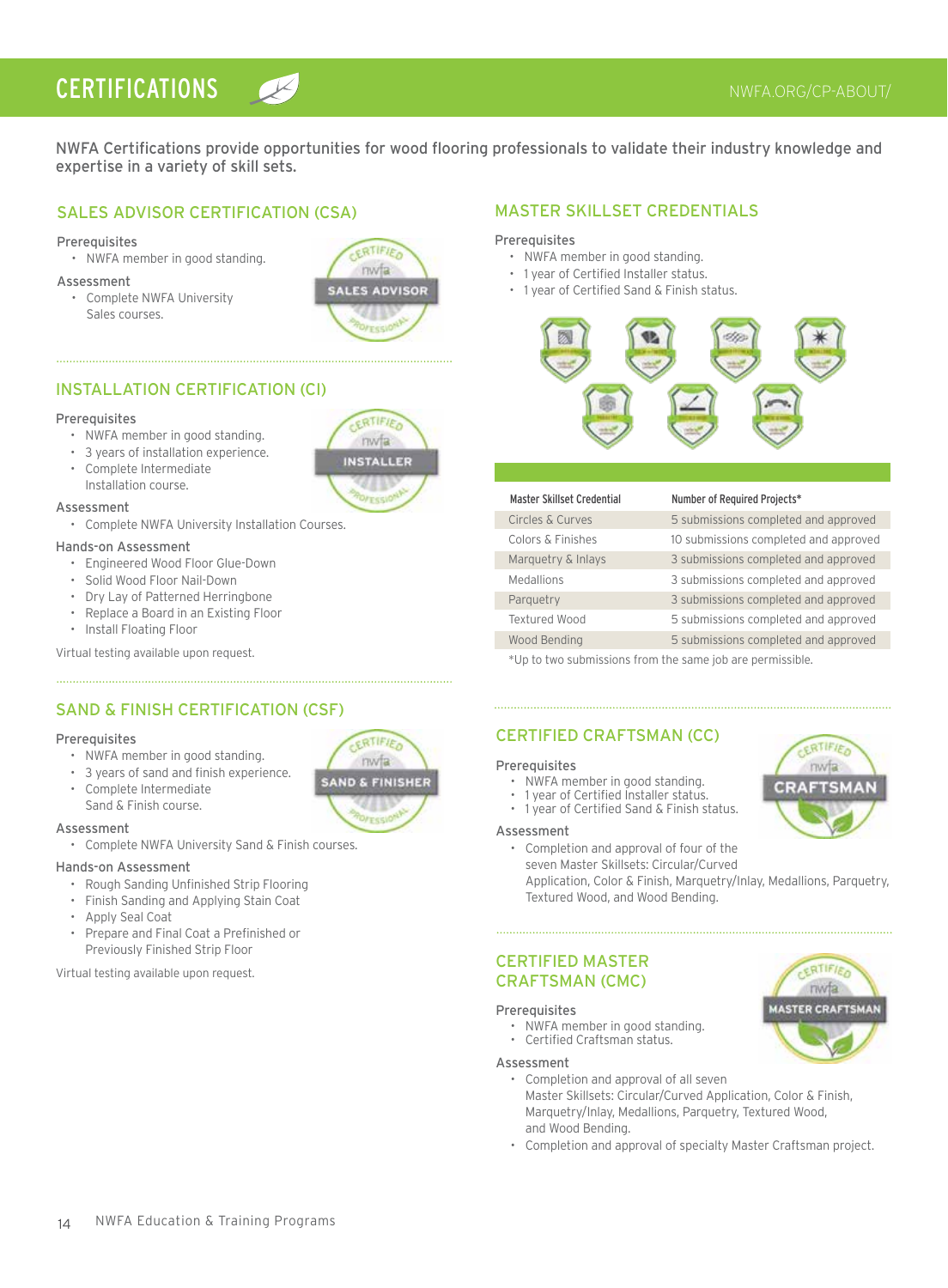#### WOOD FLOOR INSPECTOR CERTIFICATION (CWFI)

#### **Prerequisites**

- NWFA member in good standing.
- Complete Inspector Certification School.
- Complete and Pass the Inspector Test through NWFA University, with a score of 80% or better.

#### Hands-on Assessment

- Two in-class inspection scenario reports must be submitted within two weeks of attending the course. Reports will be completed with instructor help. The instructor must approve both reports with passing grades.
- Two additional reports must be submitted within 90 days of completing the class. Reports must be graded and approved by the Inspector Report Review Committee.

## COSTS

NWFA Certifications provide third-party recognition to individuals for mastery of specific wood flooring industry disciplines. NWFA Certifications are available only to NWFA members.

| <b>Certification Testing</b>           | Member | Non-Member |
|----------------------------------------|--------|------------|
| Sales Advisor Certification Test       | \$300  | N/A        |
| Installation Certification Test        | \$400  | N/A        |
| Sand & Finish Certification Test       | \$400  | N/A        |
| Master Skillset Credential Application | \$200  | N/A        |
| <b>Inspector Certification Test</b>    | \$350  | N/A        |
|                                        |        |            |

# APPRENTICESHIPS

NWFA offers a Wood Flooring Specialist Apprenticeship approved by the U.S. Department of Labor. This program offers a nationally recognized, easy-to-follow, incremental career path for wood flooring professionals. Apprentices



have the opportunity to receive paid on-the-job training, guaranteed career advancement, a nationally recognized professional credential, college credit (varies by state), and scholarships (varies by state). Employers have the opportunity to recruit and develop a highly skilled workforce, utilize the NWFA's accredited program and training curriculum, receive funding (varies by state), and qualify for tax credits (varies by state).

#### VISIT NWFA.ORG/APPRENTICESHIP-PROGRAM FOR MORE DETAILS.

# CERTIFICATIONS CONTROL EDUCATION PRESENTERS

NWFA offers opportunities to become qualified presenters of NWFA education materials to establish yourself as the wood flooring expert in your market.

#### CEU PRESENTER

NWFA offers a variety of courses on specific wood flooring topics that are approved as continuing education with the American Institute of Architects (AIA) and the International Design Continuing Education Council (IDCEC), which includes the American Society of Interior Designers (ASID), the Interior Designers of Canada (IDC), and the International Interior Design Association (IIDA). Each course is approved for continuing education units necessary for annual licensing requirements for AIA and IDCEC members. Approved presenters have access to all approved courses. See nwfa.org/ceupresenter for more details.

#### **Prerequisites**

- NWFA member in good standing.
- Complete Becoming an NWFA CEU Presenter course.

#### SALES ADVISOR PRESENTER

NWFA provides opportunities to become an approved Wood Floor Sales Advisor presenter to help educate contractors, retailers, designers, architects, etc., about the uses and benefits of wood flooring to help reduce call-backs and claims. See nwfa.org/csapresenter for more details.

#### **Prerequisites**

- NWFA member in good standing.
- NWFACP Certified Sales Advisor.
- Complete Becoming an NWFA Sales Advisor Presenter course.

# COSTS

NWFA Education Presenter qualifications are for one year, and must be renewed annually. NWFA Education Presenter opportunities are available only to NWFA members.

| <b>Education Presenter*</b>                       | Member     | Non-Member |
|---------------------------------------------------|------------|------------|
| <b>CEU Presenter</b>                              | \$400/year | N/A        |
| Sales Advisor Presenter                           | \$400/year | N/A        |
| * Discounts for additional prosenters ner company |            |            |

\* Discounts for additional presenters per company.

# MEETING YOUR NEEDS



NWFA's education and training programs are designed with the entire industry in mind, to meet your needs wherever you are in your wood flooring career. Multiple options are available for individuals and companies of all sizes, with customizable options offered as well. View the current schedule of events at nwfa.org/education, or contact NWFA today to find a solution that's just right for you.

#### WWW.NWFA.ORG/EDUCATION – 800.422.4556